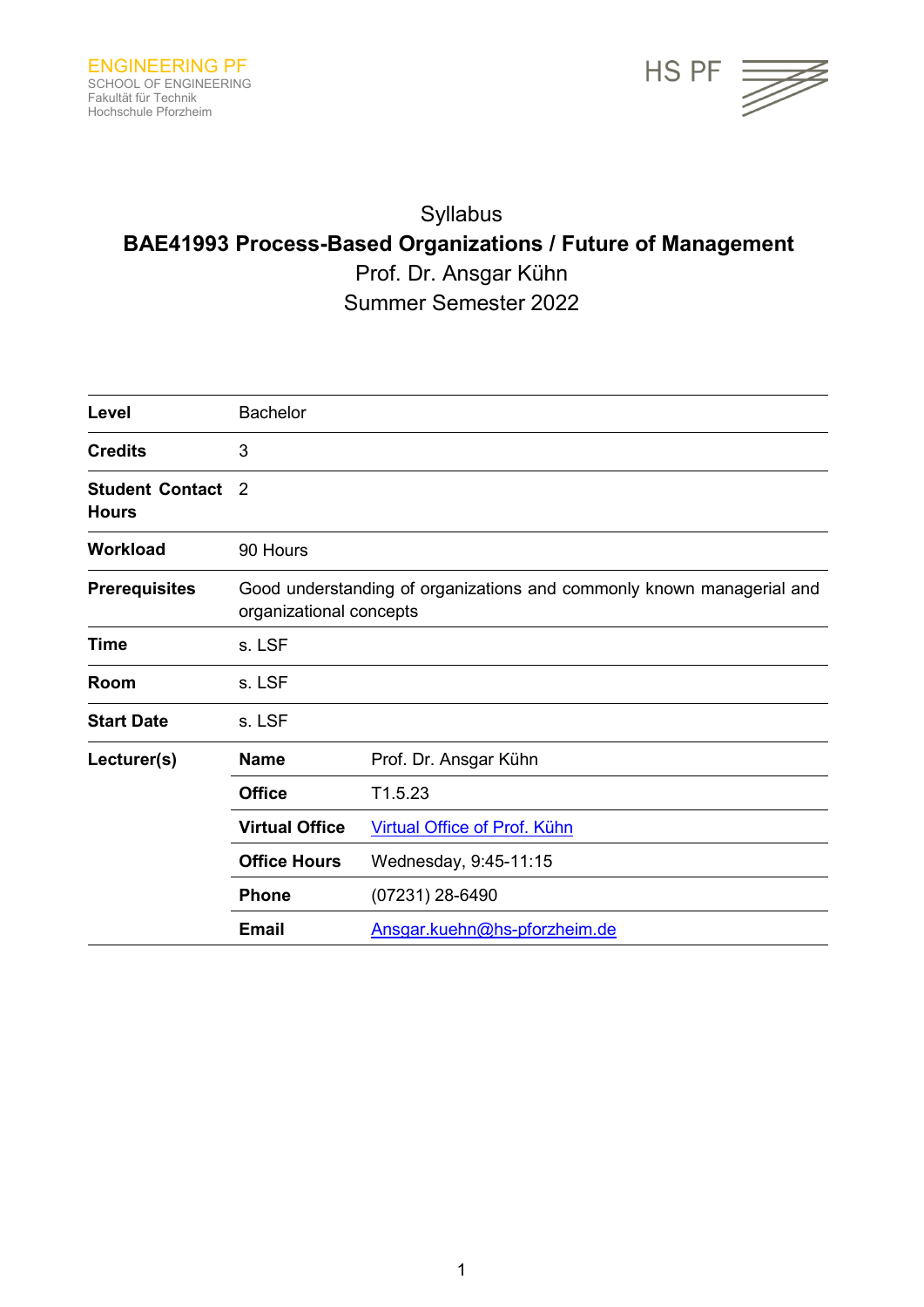### **Summary**

This course is part of the concentration "business process management" but can equally be chosen as elective.

The dominant topics of this course are:

- Which upcoming trends and circumstances as well as (disruptive) transformations will organizations have to face and
- Which organizational and managerial approaches and concepts can help to deal with future challenges?

### **Outline of the Course**

- Structure and organization of companies
- Change management
- Organizational development
- Agile management/organizations

## **Course Intended Learning Outcomes and their Contribution to Program Intended Learning Outcomes / Program Goals**

| <b>Learning Objective</b>                                                                  | <b>Contribution</b>                                                                                                                                                                                            |
|--------------------------------------------------------------------------------------------|----------------------------------------------------------------------------------------------------------------------------------------------------------------------------------------------------------------|
| Students are able to apply analytical and critical thinking<br>skills to complex problems. | Students are to understand and use a field of science<br>focused on understanding and managing organiza-<br>tional change and as a field of scientific study<br>and inquiry. It is interdisciplinary in nature |

## **Teaching and Learning Approach**

Teaching is interactive with supplementary textbooks. For a good learning outcome, you are required to read the learning material during the semester, prepare presentations and summarize essentials. The outcome of your learning and open questions continuously and in exchange with others.

### **Literature and Course Materials**

Material/literature will be specified during the course.

### **Assessment**

The nature of this seminar requires student presence in all sessions including a sound preparation and active contribution to the course. (50% of the grade)

Furthermore, student (group) assignments on agreed topics will represent another 50% of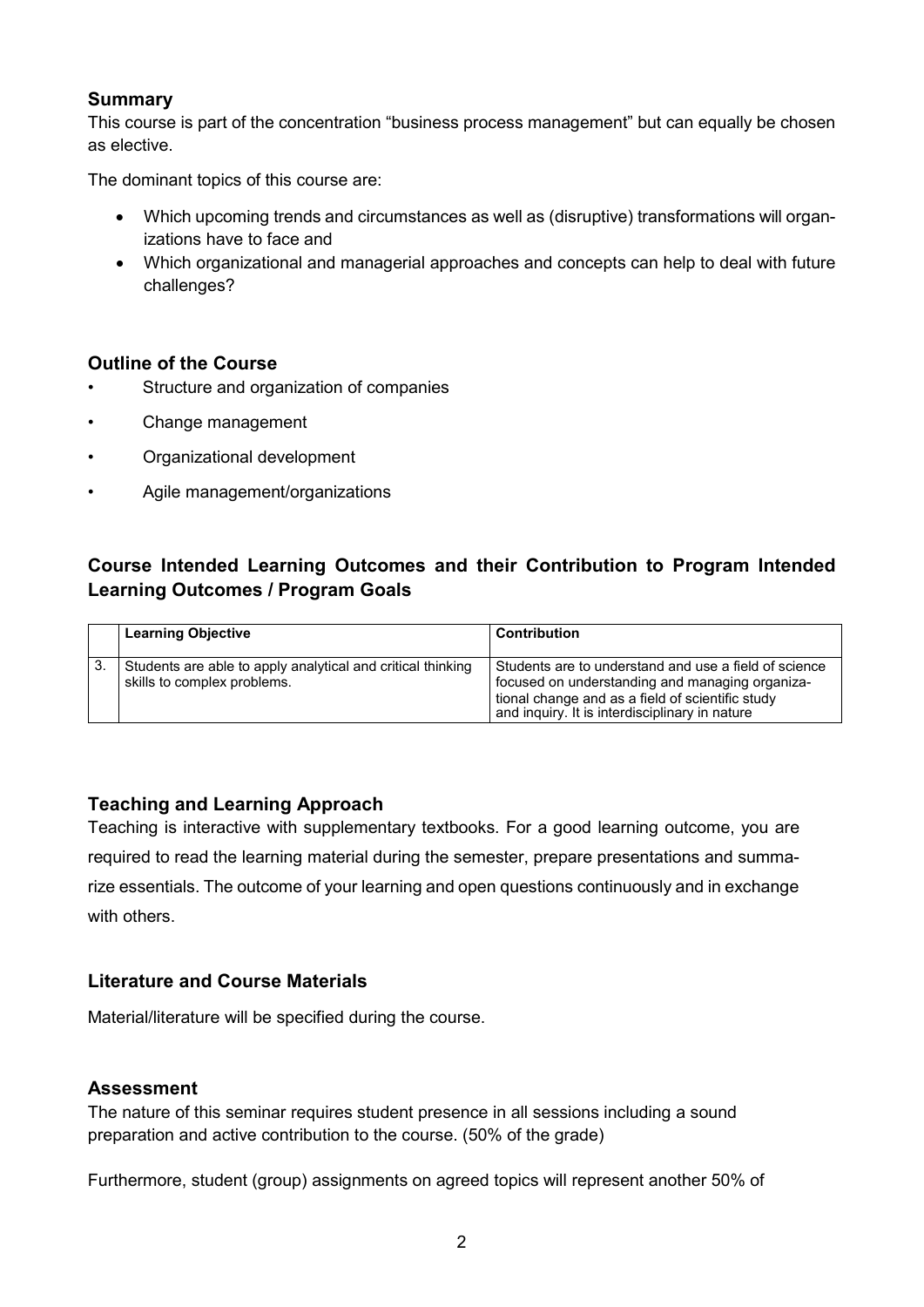the assessment. Here, quality of written material as well as proficiency during oral presentation will be taken into consideration.

**Grading scale**: (see SPO, allg. Teil, Neufassung vom 01.09.06, p. 20):

- $\bullet$  1 = excellent (pass grade) = outstanding work;
- $\bullet$  2 = good (pass grade) = work which is far above average
- $\bullet$  3 = satisfactory (pass grade) = average work;
- $\bullet$  4 = sufficient (pass grade) =work with shortcomings which still meets requirements
- 5 =insufficient (fail grade) =work with severe shortcomings, does not meet requirements

## **Schedule**

N/A

# **Academic Integrity and Student Responsibility**

N/A

## **Code of Conduct for Students**

You are encouraged to discuss the course, including issues raised by the assignments. However, the solutions to assignments should be individual original work unless otherwise specified. If an assignment makes you realize you don't understand the material, ask a fellow student a question designed to improve your understanding, not one designed to get the assignment done. To do otherwise is to cheat out of understanding, as well as to be intolerably dishonorable.

Furthermore, compliance of academic standards is a must.

[Link to the Code of Conduct for online Teaching](https://e-campus.hs-pforzheim.de/business_pf/digital_learning_tools_links)

## **Teaching Philosophy**

I care about your learning, helping you is important to me. If you are having a problem/question with some aspect of the course, do not hesitate to send an email. I will respond quickly and if it is necessary, we can make an appointment.

I will do anything to help you learn the subject as well as its real world implications. If you have problems or questions, please speak up in class. If you do not want to ask in class, please e-mail or see me at my office. If you have problems with your progress in the course or with a teammate or your group please see me as early as possible. The longer you wait the fewer options I will have to help you. I really want you to graduate, but you must earn it!